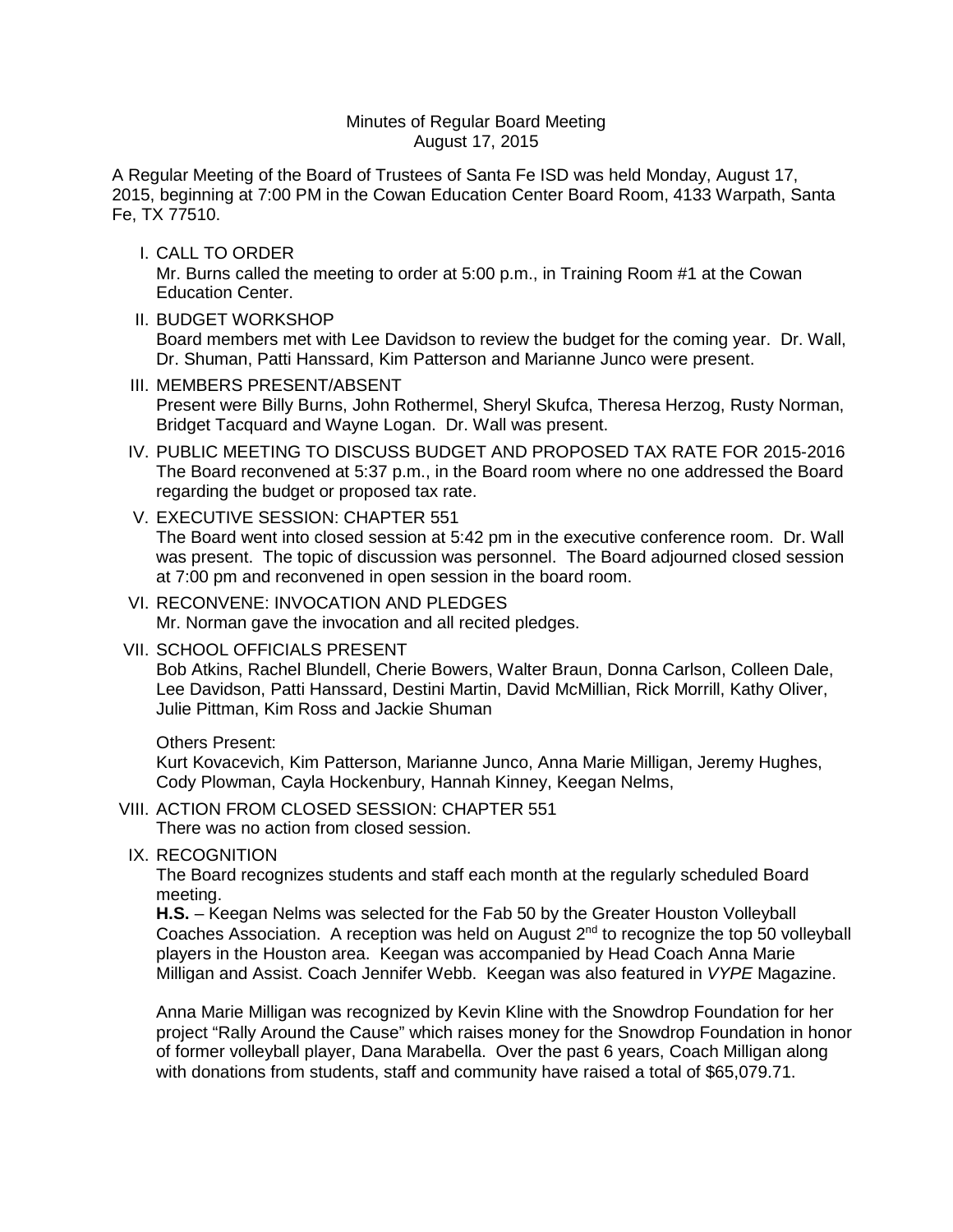Green Machine student members passed out spirit t-shirts to the Board. Members present were Cody Plowman, Jeremy Hughes, Hannah Kenney, Jordan Jewell, Cayla Hockenbury and Keegan Nelms.

X. PUBLIC FORUM

No one addressed the Board.

- XI. INFORMATION
	- A. The Board reviewed monthly reports on personnel, child nutrition, tax collection, technology, transportation, finance, police department, maintenance, grants and campuses.
	- B. Curriculum Program Review Dr. Shuman shared a power point regarding a Curriculum Review for the 2014-2015 school year.

## XII. CONSENT AGENDA

Mr. Norman made a motion to approve the following consent agenda items as presented. Mrs. Herzog seconded and all voted in favor.

- A. Minutes of July 20, 2015
- B. Accounts Payable \$739,043.05
- C. Budget Amendment #14
- D. Adjunct Faculty Agreement & Resolution to Adopt 4-H as Extracurricular Activity
- E. Revised 2015-2016 JJAEP MOU
- F. MOU for Transforming Lives Cooperative Program for 2015-2016
- G. DePelchin MOU for 2015-2016
- H. PDAS Calendar and Appraisers 2015-2016
- I. PE Waivers for 2015-2016
- J. FEC(LOCAL) Attendance For Credit
- K. FMH(LOCAL) Commencement Exercises
- L. Student Transfers

# XIII. REGULAR AGENDA

- A. Mr. Norman made a motion to endorse Mr. Benny May from Barbers Hill ISD to the TASB Board for Region 4, Position C. Mr. Rothermel seconded and all voted in favor.
- B. Mr. Norman made a motion to approve the TASB Risk Management Fund renewal proposal not to exceed \$24,114.00 for the 2015-2016 school year. Mrs. Tacquard seconded and all voted in favor.
- C. Mr. Norman made a motion to approve the Resolution regarding Substantial Care by Resident Grandparent as presented. Mrs. Herzog seconded and all voted in favor.
- D. Mrs. Tacquard made a motion to approve the purchase of the Edgenuity online software for a 3 year period not to exceed \$160,000.00 with the 2015-2016 school year not to exceed \$53,083.34. Mrs. Herzog seconded and all voted in favor.
- E. Mr. Norman made a motion to deny the request for Waiver of Penalties and Interest for parcel #4513-0001-0012-0000. Mrs. Herzog seconded and all voted in favor.
- F. Mrs. Herzog made a motion to approve Deep East Texas Self-Insurance Fund as SFISD's Worker's Compensation provider for the 2015-2016 school year, not to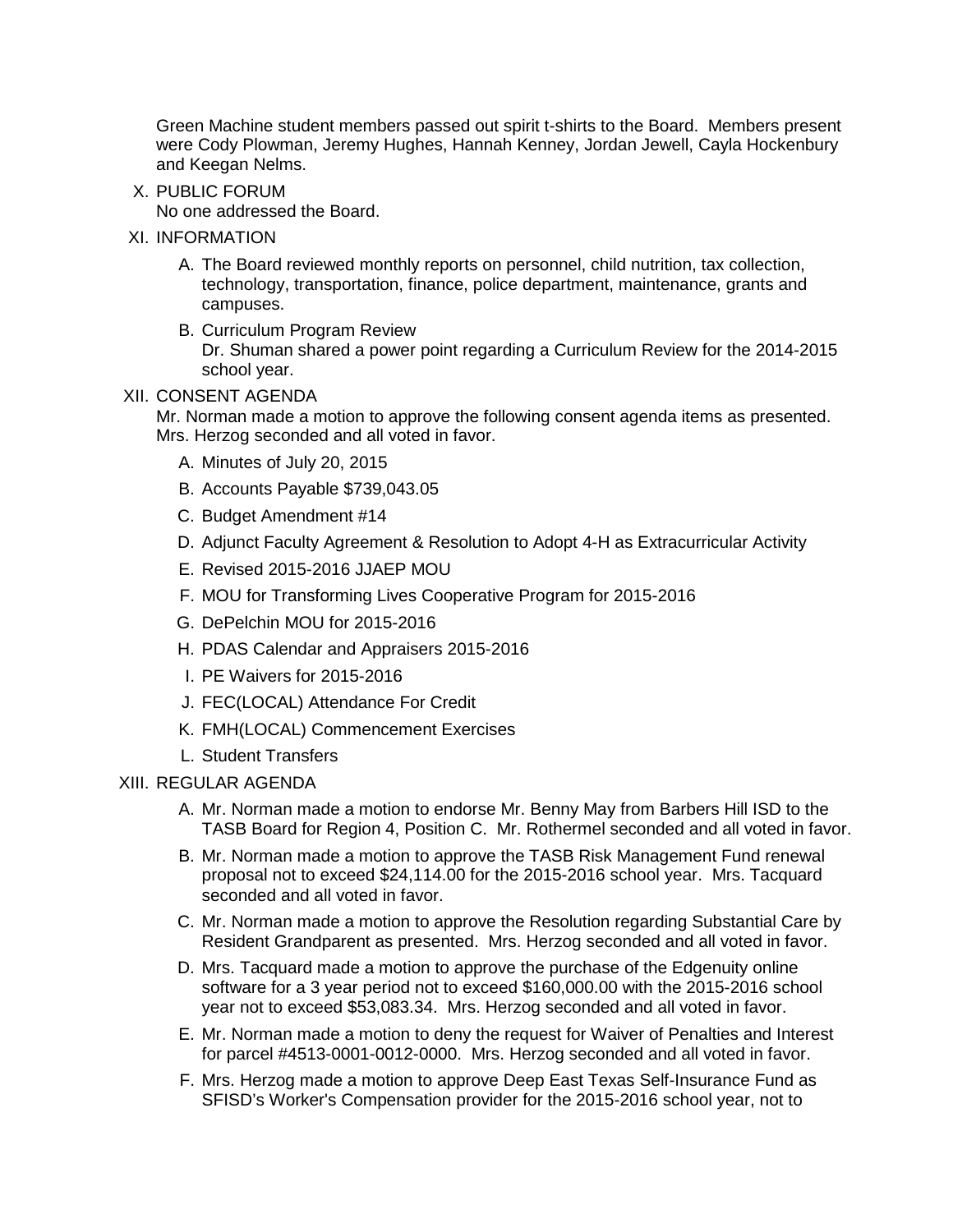exceed \$112,900.00. Mr. Norman seconded and all voted in favor.

- G. Mr. Norman made a motion to approve the Student Attendance Incentive to be included in the 2015-2016 general fund adopted budget. Mrs. Herzog seconded and all voted in favor.
- H. Mr. Rothermel made a motion to approve the donation from Texas Department of Criminal Justice for 50 desktop computers and 25 laptops; valued at approximately \$21,000.00. Mrs. Tacquard seconded and all voted in favor.
- I. Mr. Norman made a motion to approve a contract for custodial supplies for the 2015- 2016 school year with Kleen Supply Company, Highpoint Solutions, and Hillyard, Inc., not to exceed \$138,686.00. Mrs. Tacquard seconded and all voted in favor.
- J. Mrs. Herzog made a motion to approve the 2015 Appraisal Roll and Recognize Compliance with the Texas Property Tax Code. Mr. Rothermel seconded and all voted in favor.
- K. Mr. Norman made a motion to adopt the 2015-2016 General Fund, Debt Service, and Food Service budgets by function as presented in the Budget Summary. Mrs. Herzog seconded and all voted in favor.
- L. Mr. Norman made a motion to approve the Resolution to adopt the 2015 Tax Rate of \$1.4167, which consists of a Maintenance and Operations Rate of \$1.04 and an interest and Sinking/Debt Rate of \$.3767 and that the property tax rate be increased by the adoption of a tax rate of 1.4167, which is effectively an 11.88 percent increase in the tax rate. Mrs. Tacquard seconded and all voted in favor.
- M. Mr. Norman made a motion to accept the DEIC request to approve the 2015-2016 Student Code of Conduct as presented. Mrs. Herzog seconded and all voted in favor.

# XIV. BOARD COMMUNICATION

Ms. Hanssard

• Provided the Board with a list of upcoming events. Thanked Ms. Dale for the H.S. spirit shirt and Coach Milligan for the Green Machine t-shirts.

### Ms. Davidson

- Gave a special thank you to Kim Patterson in the tax office for all of her assistance in getting all of the tax rate information together. Commented that Open Enrollment was going well. Thanked the Board for the medical kiosk option for employees.
- Mr. Logan
	- Thanked Mrs. Dale and Coach Milligan for the shirts. Congratulated Coach Milligan on all of her dedication to the Snowdrop Foundation. Welcomed everyone back for the school year.

## Mrs. Skufca

- Welcomed everyone back for a positive and productive school year. Thanked the maintenance department for all of their hard work over the summer. Thanked the finance department for their hard work on having the budget ready in a timely manner. Reminded everyone of the SFTXEF Annual Gala scheduled for September and hoped to see a turnout of Administrators and staff.
- Dr. Shuman
	- Expressed how well the Admin. Retreat went. Commented on what a great group of new teachers we have for the new school year.

Mrs. Tacquard

• Wished everyone a wonderful school year! She will have a child at each campus this year.